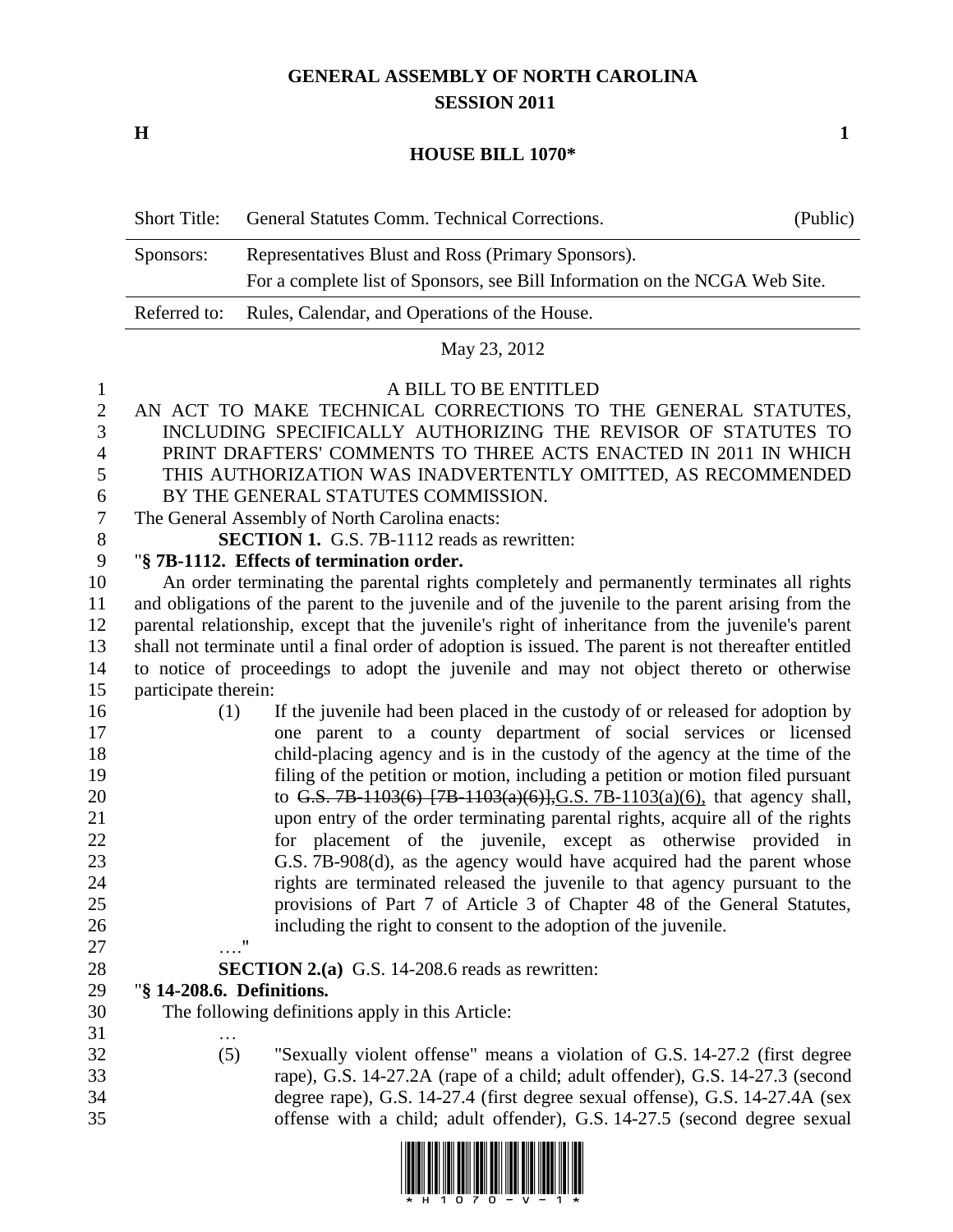|                                                                                                                                   | <b>General Assembly of North Carolina</b><br><b>Session 2011</b>                                                                                                                                                                                                                                                                                                                                                                                                                                                                                                                                                                                                                                                                                                                                                                                                                                                                                                                                                                                                                                                                |
|-----------------------------------------------------------------------------------------------------------------------------------|---------------------------------------------------------------------------------------------------------------------------------------------------------------------------------------------------------------------------------------------------------------------------------------------------------------------------------------------------------------------------------------------------------------------------------------------------------------------------------------------------------------------------------------------------------------------------------------------------------------------------------------------------------------------------------------------------------------------------------------------------------------------------------------------------------------------------------------------------------------------------------------------------------------------------------------------------------------------------------------------------------------------------------------------------------------------------------------------------------------------------------|
| 1<br>$\sqrt{2}$<br>3<br>$\overline{4}$<br>5<br>$\boldsymbol{6}$<br>$\boldsymbol{7}$<br>$\,8\,$<br>9<br>10<br>11<br>12<br>13<br>14 | offense), G.S. 14-27.5A (sexual battery), <u>former G.S. 14-27.6</u> (attempted<br>rape or sexual offense), G.S. 14-27.7 (intercourse and sexual offense with<br>certain victims), G.S. 14-27.7A(a) (statutory rape or sexual offense of person<br>who is 13-, 14-, or 15-years-old where the defendant is at least six years<br>older), G.S. 14-43.13 (subjecting or maintaining a person for sexual<br>servitude), G.S. 14-178 (incest between near relatives), G.S. 14-190.6<br>(employing or permitting minor to assist in offenses against public morality<br>G.S. $14-190.9(a1)$<br>(felonious<br>indecent<br>decency),<br>exposure),<br>and<br>G.S. 14-190.16 (first degree sexual exploitation of a minor), G.S. 14-190.17<br>(second degree sexual exploitation of a minor), G.S. 14-190.17A (third<br>degree sexual exploitation of a minor), G.S. 14-190.18 (promoting<br>prostitution of a minor), G.S. 14-190.19 (participating in the prostitution of a<br>minor), G.S. 14-202.1 (taking indecent liberties<br>with<br>children),<br>G.S. 14-202.3 (Solicitation of child by computer or certain other electronic |
| 15<br>16                                                                                                                          | devices to commit an unlawful sex act), G.S. 14-202.4(a) (taking indecent                                                                                                                                                                                                                                                                                                                                                                                                                                                                                                                                                                                                                                                                                                                                                                                                                                                                                                                                                                                                                                                       |
| 17                                                                                                                                | liberties with a student), G.S. $14-318.4(a1)$ (parent or caretaker commit or<br>permit act of prostitution with or by a juvenile), or G.S. $14-318.4(a2)$                                                                                                                                                                                                                                                                                                                                                                                                                                                                                                                                                                                                                                                                                                                                                                                                                                                                                                                                                                      |
| 18                                                                                                                                | (commission or allowing of sexual act upon a juvenile by parent or                                                                                                                                                                                                                                                                                                                                                                                                                                                                                                                                                                                                                                                                                                                                                                                                                                                                                                                                                                                                                                                              |
| 19                                                                                                                                | guardian). The term also includes the following: a solicitation or conspiracy                                                                                                                                                                                                                                                                                                                                                                                                                                                                                                                                                                                                                                                                                                                                                                                                                                                                                                                                                                                                                                                   |
| 20                                                                                                                                | to commit any of these offenses; aiding and abetting any of these offenses.                                                                                                                                                                                                                                                                                                                                                                                                                                                                                                                                                                                                                                                                                                                                                                                                                                                                                                                                                                                                                                                     |
| 21                                                                                                                                | $^{\prime\prime}$                                                                                                                                                                                                                                                                                                                                                                                                                                                                                                                                                                                                                                                                                                                                                                                                                                                                                                                                                                                                                                                                                                               |
| 22                                                                                                                                | <b>SECTION 2.(b)</b> G.S. 14-208.26(a) reads as rewritten:                                                                                                                                                                                                                                                                                                                                                                                                                                                                                                                                                                                                                                                                                                                                                                                                                                                                                                                                                                                                                                                                      |
| 23                                                                                                                                | When a juvenile is adjudicated delinquent for a violation of G.S. 14-27.2 (first<br>" $(a)$                                                                                                                                                                                                                                                                                                                                                                                                                                                                                                                                                                                                                                                                                                                                                                                                                                                                                                                                                                                                                                     |
| 24                                                                                                                                | degree rape), G.S. 14-27.3 (second degree rape), G.S. 14-27.4 (first degree sexual offense),                                                                                                                                                                                                                                                                                                                                                                                                                                                                                                                                                                                                                                                                                                                                                                                                                                                                                                                                                                                                                                    |
| 25<br>26                                                                                                                          | G.S. 14-27.5 (second degree sexual offense), or former G.S. 14-27.6 (attempted rape or sexual<br>offense), and the juvenile was at least eleven years of age at the time of the commission of the                                                                                                                                                                                                                                                                                                                                                                                                                                                                                                                                                                                                                                                                                                                                                                                                                                                                                                                               |
| 27                                                                                                                                | offense, the court shall consider whether the juvenile is a danger to the community. If the court                                                                                                                                                                                                                                                                                                                                                                                                                                                                                                                                                                                                                                                                                                                                                                                                                                                                                                                                                                                                                               |
| 28                                                                                                                                | finds that the juvenile is a danger to the community, then the court shall consider whether the                                                                                                                                                                                                                                                                                                                                                                                                                                                                                                                                                                                                                                                                                                                                                                                                                                                                                                                                                                                                                                 |
| 29                                                                                                                                | juvenile should be required to register with the county sheriff in accordance with this Part. The                                                                                                                                                                                                                                                                                                                                                                                                                                                                                                                                                                                                                                                                                                                                                                                                                                                                                                                                                                                                                               |
| 30                                                                                                                                | determination as to whether the juvenile is a danger to the community and whether the juvenile                                                                                                                                                                                                                                                                                                                                                                                                                                                                                                                                                                                                                                                                                                                                                                                                                                                                                                                                                                                                                                  |
| 31                                                                                                                                | shall be ordered to register shall be made by the presiding judge at the dispositional hearing. If                                                                                                                                                                                                                                                                                                                                                                                                                                                                                                                                                                                                                                                                                                                                                                                                                                                                                                                                                                                                                              |
| 32                                                                                                                                | the judge rules that the juvenile is a danger to the community and that the juvenile shall                                                                                                                                                                                                                                                                                                                                                                                                                                                                                                                                                                                                                                                                                                                                                                                                                                                                                                                                                                                                                                      |
| 33                                                                                                                                | register, then an order shall be entered requiring the juvenile to register. The court's findings                                                                                                                                                                                                                                                                                                                                                                                                                                                                                                                                                                                                                                                                                                                                                                                                                                                                                                                                                                                                                               |
| 34                                                                                                                                | regarding whether the juvenile is a danger to the community and whether the juvenile shall                                                                                                                                                                                                                                                                                                                                                                                                                                                                                                                                                                                                                                                                                                                                                                                                                                                                                                                                                                                                                                      |
| 35                                                                                                                                | register shall be entered into the court record. No juvenile may be required to register under this                                                                                                                                                                                                                                                                                                                                                                                                                                                                                                                                                                                                                                                                                                                                                                                                                                                                                                                                                                                                                             |
| 36                                                                                                                                | Part unless the court first finds that the juvenile is a danger to the community."                                                                                                                                                                                                                                                                                                                                                                                                                                                                                                                                                                                                                                                                                                                                                                                                                                                                                                                                                                                                                                              |
| 37<br>38                                                                                                                          | <b>SECTION 3.</b> G.S. 15A-101.1 reads as rewritten:<br>"§ 15A-101.1. Electronic technology in criminal process and procedure.                                                                                                                                                                                                                                                                                                                                                                                                                                                                                                                                                                                                                                                                                                                                                                                                                                                                                                                                                                                                  |
| 39                                                                                                                                | As used in this Chapter, in Chapter 7A of the General Statutes, in Chapter 15 of the General                                                                                                                                                                                                                                                                                                                                                                                                                                                                                                                                                                                                                                                                                                                                                                                                                                                                                                                                                                                                                                    |
| 40                                                                                                                                | Statutes, and in all other provisions of the General Statutes that deal with criminal process or                                                                                                                                                                                                                                                                                                                                                                                                                                                                                                                                                                                                                                                                                                                                                                                                                                                                                                                                                                                                                                |
| 41                                                                                                                                | procedure:                                                                                                                                                                                                                                                                                                                                                                                                                                                                                                                                                                                                                                                                                                                                                                                                                                                                                                                                                                                                                                                                                                                      |
| 42                                                                                                                                |                                                                                                                                                                                                                                                                                                                                                                                                                                                                                                                                                                                                                                                                                                                                                                                                                                                                                                                                                                                                                                                                                                                                 |
| 43                                                                                                                                | "Electronic monitoring" or "electronically monitor" or "satellite-based<br>(3a)                                                                                                                                                                                                                                                                                                                                                                                                                                                                                                                                                                                                                                                                                                                                                                                                                                                                                                                                                                                                                                                 |
| 44                                                                                                                                | monitoring" means monitoring with an electronic monitoring device that is                                                                                                                                                                                                                                                                                                                                                                                                                                                                                                                                                                                                                                                                                                                                                                                                                                                                                                                                                                                                                                                       |
| 45                                                                                                                                | not removed from a person's body, that is utilized by the supervising agency                                                                                                                                                                                                                                                                                                                                                                                                                                                                                                                                                                                                                                                                                                                                                                                                                                                                                                                                                                                                                                                    |
| 46                                                                                                                                | in conjunction with a Web-based computer system that actively monitors,                                                                                                                                                                                                                                                                                                                                                                                                                                                                                                                                                                                                                                                                                                                                                                                                                                                                                                                                                                                                                                                         |
| 47                                                                                                                                | identifies, tracks, and records a person's location at least once every minute                                                                                                                                                                                                                                                                                                                                                                                                                                                                                                                                                                                                                                                                                                                                                                                                                                                                                                                                                                                                                                                  |
| 48                                                                                                                                | 24 hours a day, that has a battery life of at least 48 hours without being                                                                                                                                                                                                                                                                                                                                                                                                                                                                                                                                                                                                                                                                                                                                                                                                                                                                                                                                                                                                                                                      |
| 49                                                                                                                                | recharged, that timely records and reports or records the person's presence                                                                                                                                                                                                                                                                                                                                                                                                                                                                                                                                                                                                                                                                                                                                                                                                                                                                                                                                                                                                                                                     |
| 50                                                                                                                                | near or within a crime scene or prohibited area or the person's departure                                                                                                                                                                                                                                                                                                                                                                                                                                                                                                                                                                                                                                                                                                                                                                                                                                                                                                                                                                                                                                                       |

from a specified geographic location, and that has incorporated into the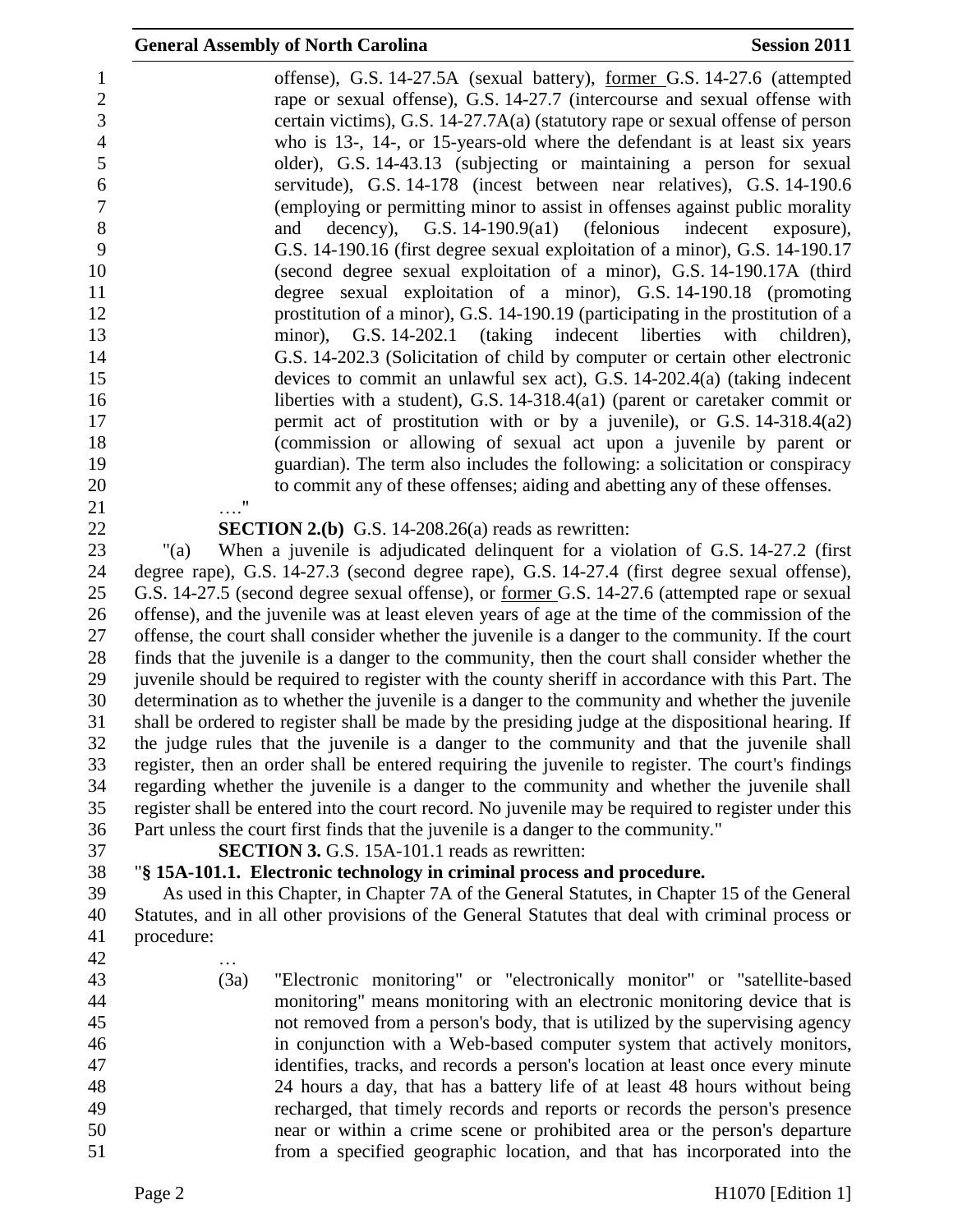|           | <b>General Assembly of North Carolina</b>                                                                                                                                                                                                                                                                                                                                                                                                                                                            | <b>Session 2011</b> |
|-----------|------------------------------------------------------------------------------------------------------------------------------------------------------------------------------------------------------------------------------------------------------------------------------------------------------------------------------------------------------------------------------------------------------------------------------------------------------------------------------------------------------|---------------------|
|           | software the ability to automatically compare crime scene data with<br>locations of all person's-persons being electronically monitored so as to<br>provide any correlation daily or in real time. In areas of the State where lack<br>of cellular coverage requires the use of an alternative device, the supervising<br>agency shall use an alternative device that works in concert with the<br>software and records location and tracking data for later download and crime<br>scene comparison. |                     |
|           | $\ldots$ "                                                                                                                                                                                                                                                                                                                                                                                                                                                                                           |                     |
|           | <b>SECTION 4.</b> G.S. 20-9(d) is repealed.                                                                                                                                                                                                                                                                                                                                                                                                                                                          |                     |
|           | <b>SECTION 5.</b> G.S. 20-141( $j2$ ) reads as rewritten:                                                                                                                                                                                                                                                                                                                                                                                                                                            |                     |
| "( $i2$ ) | A person who drives a motor vehicle in a highway work zone at a speed greater than                                                                                                                                                                                                                                                                                                                                                                                                                   |                     |
|           | the speed limit set and posted under this section shall be required to pay a penalty of two                                                                                                                                                                                                                                                                                                                                                                                                          |                     |
|           | hundred fifty dollars (\$250.00). This penalty shall be imposed in addition to those penalties                                                                                                                                                                                                                                                                                                                                                                                                       |                     |
|           | established in this Chapter. A "highway work zone" is the area between the first sign that                                                                                                                                                                                                                                                                                                                                                                                                           |                     |
|           | informs motorists of the existence of a work zone on a highway and the last sign that informs<br>motorists of the end of the work zone. The additional penalty imposed by this subsection                                                                                                                                                                                                                                                                                                            |                     |
|           | applies only if sign [signs]signs are posted at the beginning and end of any segment of the                                                                                                                                                                                                                                                                                                                                                                                                          |                     |
|           | highway work zone stating the penalty for speeding in that segment of the work zone. The                                                                                                                                                                                                                                                                                                                                                                                                             |                     |
|           | Secretary shall ensure that work zones shall only be posted with penalty signs if the Secretary                                                                                                                                                                                                                                                                                                                                                                                                      |                     |
|           | determines, after engineering review, that the posting is necessary to ensure the safety of the                                                                                                                                                                                                                                                                                                                                                                                                      |                     |
|           | traveling public due to a hazardous condition.                                                                                                                                                                                                                                                                                                                                                                                                                                                       |                     |
|           | A law enforcement officer issuing a citation for a violation of this section while in a                                                                                                                                                                                                                                                                                                                                                                                                              |                     |
|           | highway work zone shall indicate the vehicle speed and speed limit posted in the segment of                                                                                                                                                                                                                                                                                                                                                                                                          |                     |
|           | the work zone, and determine whether the individual committed a violation of G.S. 20-141(j1).                                                                                                                                                                                                                                                                                                                                                                                                        |                     |
|           | Upon an individual's conviction of a violation of this section while in a highway work zone, the                                                                                                                                                                                                                                                                                                                                                                                                     |                     |
|           | clerk of court shall report that the vehicle was in a work zone at the time of the violation, the                                                                                                                                                                                                                                                                                                                                                                                                    |                     |
|           | vehicle speed, and the speed limit of the work zone to the Division of Motor Vehicles."                                                                                                                                                                                                                                                                                                                                                                                                              |                     |
|           | <b>SECTION 6.</b> Article 11 of Chapter 25 of the General Statutes is repealed.                                                                                                                                                                                                                                                                                                                                                                                                                      |                     |
|           | <b>SECTION 7.</b> G.S. 28A-2-4(a)(4) reads as rewritten:                                                                                                                                                                                                                                                                                                                                                                                                                                             |                     |
| " $(a)$   | The clerks of superior court of this State, as ex officio judges of probate, shall have                                                                                                                                                                                                                                                                                                                                                                                                              |                     |
|           | original jurisdiction of estate proceedings. Except as provided in subdivision (4) of this                                                                                                                                                                                                                                                                                                                                                                                                           |                     |
|           | subsection, the jurisdiction of the clerk of superior court is exclusive. Estate proceedings                                                                                                                                                                                                                                                                                                                                                                                                         |                     |
|           | include, but are not limited to, the following:                                                                                                                                                                                                                                                                                                                                                                                                                                                      |                     |
|           |                                                                                                                                                                                                                                                                                                                                                                                                                                                                                                      |                     |
|           | (4)<br>Proceedings to ascertain heirs or devisees, to approve family settlement                                                                                                                                                                                                                                                                                                                                                                                                                      |                     |
|           | agreements pursuant to G.S. 28A-2-10, to determine questions of                                                                                                                                                                                                                                                                                                                                                                                                                                      |                     |
|           | construction of wills, to determine priority among creditors, to determine                                                                                                                                                                                                                                                                                                                                                                                                                           |                     |
|           | whether a person is in possession of property belonging to an estate, to order                                                                                                                                                                                                                                                                                                                                                                                                                       |                     |
|           | the recovery of property of the estate in possession of third parties, and to                                                                                                                                                                                                                                                                                                                                                                                                                        |                     |
|           | determine the existence or nonexistence of any immunity, power, privilege,                                                                                                                                                                                                                                                                                                                                                                                                                           |                     |
|           | duty, or right. Any party or the clerk of superior court may file a notice of                                                                                                                                                                                                                                                                                                                                                                                                                        |                     |
|           | transfer of a proceeding pursuant to this subdivision to the Superior Court                                                                                                                                                                                                                                                                                                                                                                                                                          |                     |
|           | Division of the General Court of Justice as provided in G.S. 28A-2-6(h). In                                                                                                                                                                                                                                                                                                                                                                                                                          |                     |
|           | the absence of a transfer to superior court, Article 26 of Chapter 1 of the                                                                                                                                                                                                                                                                                                                                                                                                                          |                     |
|           | General Statutes shall apply to a trust proceeding pending before the clerk of                                                                                                                                                                                                                                                                                                                                                                                                                       |                     |
|           | superior court to the extent consistent with this Article.<br>11                                                                                                                                                                                                                                                                                                                                                                                                                                     |                     |
|           | <b>SECTION 8.(a)</b> G.S. 28A-5-1(b) reads as rewritten:                                                                                                                                                                                                                                                                                                                                                                                                                                             |                     |
| " $(b)$   | Implied Renunciation by Executor. – If any person named or designated as executor                                                                                                                                                                                                                                                                                                                                                                                                                    |                     |
|           |                                                                                                                                                                                                                                                                                                                                                                                                                                                                                                      |                     |

 fails to qualify or to renounce within 30 days after the will had been admitted to probate, (i) the clerk of superior court may issue a notice to that person to qualify or move for an extension of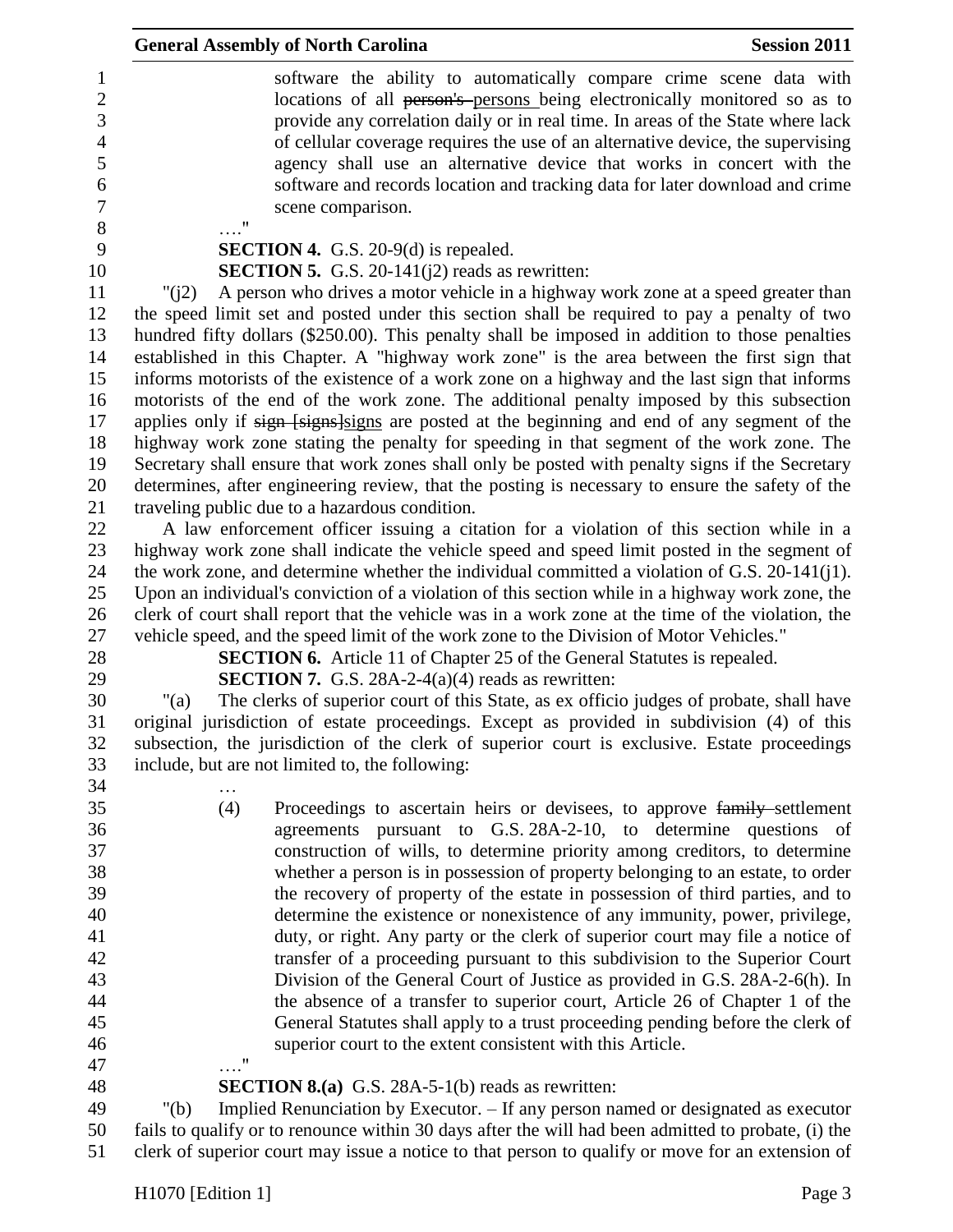#### **General Assembly of North Carolina Session 2011**

 time to qualify within 15 days, or (ii) any other person named or designated as executor in the will or any interested person may file a petition in accordance with Article 2 of this Chapter for an order finding that person named or designated as executor to be deemed to have renounced. If that person does not file a response to the motion notice or petition within 15 days from the date of service of the motion notice or petition, the clerk of superior court shall enter an order adjudging that the person has renounced. If the person files a response within 15 days from the date of service of the motion notice or petition requesting an extension of time within which to qualify or renounce, upon hearing, the clerk of superior court may grant to that person a reasonable extension of time within which to qualify or renounce for cause shown. If that person qualifies within 15 days of the date of service of the motion notice or petition, the clerk of superior court shall dismiss that motion notice or petition, without prejudice, summarily and without hearing." **SECTION 8.(b)** G.S. 28A-5-2(b)(1) reads as rewritten: "(b) Implied Renunciation. – (1) If any person entitled to apply for letters of administration fails to apply therefor within 30 days from the date of death of the intestate, (i) the clerk of superior court may issue a notice to the person to qualify or move for an extension of time to qualify within 15 days, or (ii) any interested person may file a petition in accordance with Article 2 of this Chapter for an order finding that person to be deemed to have renounced. If the person does not file a response to the notice or petition within 15 days from the date of 22 service of the motion, notice or petition, the clerk of superior court shall enter an order adjudging that the person has renounced. If the person files a **response within 15 days from the date of service of the motion-notice or**  petition requesting an extension of time within which to qualify or renounce, upon hearing, the clerk of superior court may grant to that person a reasonable extension of time within which to qualify or renounce for cause shown. If the person qualifies within 15 days of the date of service of the motion,notice or petition, the clerk of superior court shall dismiss the **motion**, motion, without prejudice, summarily and without hearing and the clerk of superior court shall issue letters to some other person as provided in G.S. 28A-4-1. No notice shall be required to be given to any interested person, but the clerk may give notice as the clerk in the clerk's discretion may determine." **SECTION 9.** The catch line of G.S. 30-30 reads as rewritten: "**§ 30-30. Judgment and order for commissioners.Judgment.**" **SECTION 10.** G.S. 44A-24.2 reads as rewritten: "**§ 44A-24.2. Definitions.** The following definitions apply in this Part: … (3) Commercial real estate. – Any real property or interest therein, whether freehold or nonfreehold, which at the time the property or interest is made the subject of an agreement for broker services: a. Is lawfully used primarily for sales, office, research, institutional, warehouse, manufacturing, industrial, or mining purposes or for multifamily residential purposes involving five or more dwelling units; 48 b. May lawfully be used for any of the purposes listed in subdivision (3) **Eub-subdivision** (3)a. Isub-subdivision (3)a. of this section by a zoning ordinance adopted pursuant to the provisions of Article 18 of

Chapter 153A or Article 19 of Chapter 160A of the General Statutes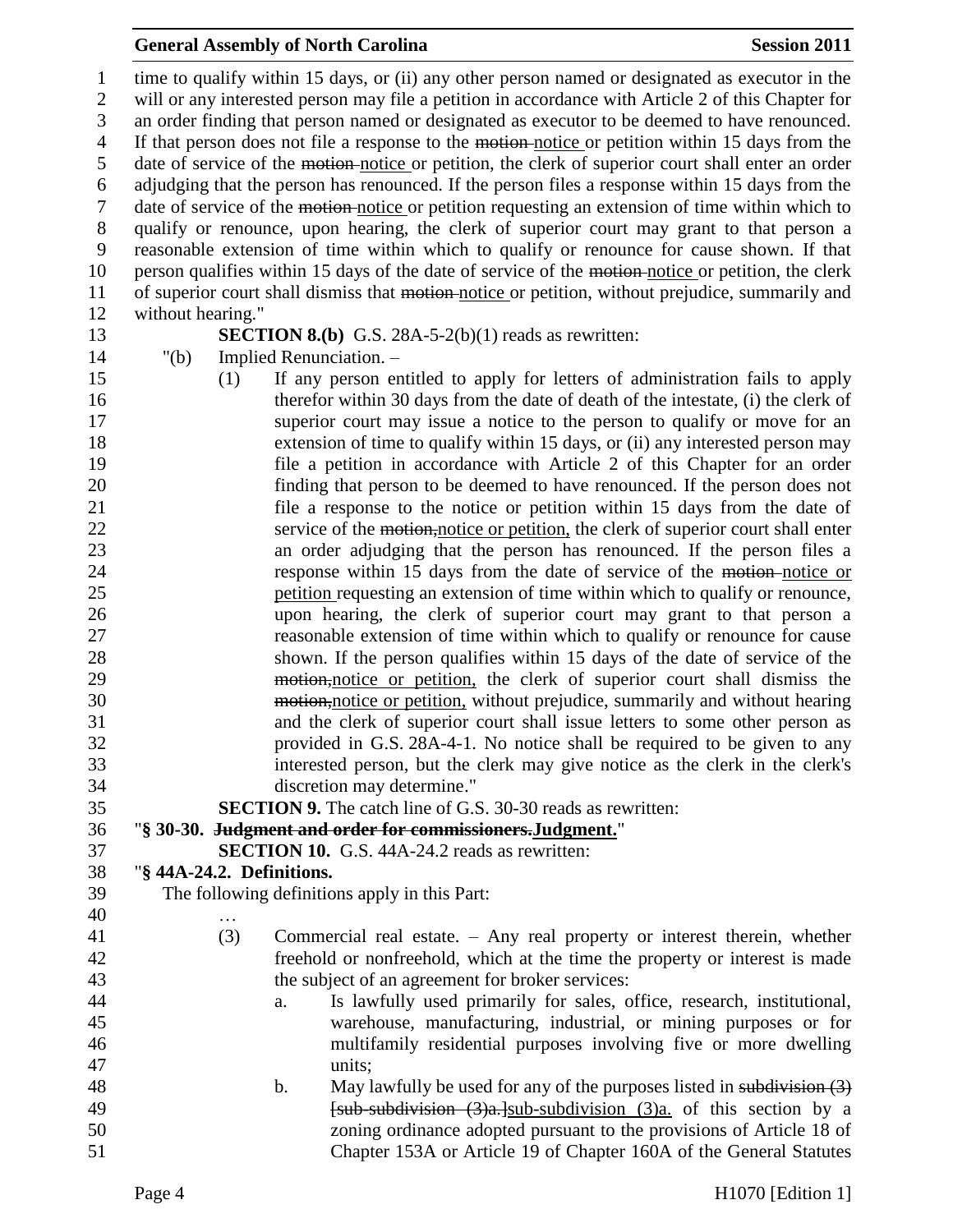| <b>General Assembly of North Carolina</b><br><b>Session 2011</b>                                                                                                                                                                                                                                                                                                                                                                                                                                                                                                                                                                                                                         |
|------------------------------------------------------------------------------------------------------------------------------------------------------------------------------------------------------------------------------------------------------------------------------------------------------------------------------------------------------------------------------------------------------------------------------------------------------------------------------------------------------------------------------------------------------------------------------------------------------------------------------------------------------------------------------------------|
| or which is the subject of an official application or petition to amend<br>the applicable zoning ordinance to permit any of the uses listed in<br>subdivision $(3)$ [sub-subdivision $(3)a$ ] sub-subdivision $(3)a$ of this<br>section which is under consideration by the government agency with<br>authority to approve the amendment; or<br>Is in good faith intended to be immediately used for any of the<br>c.<br>subdivision $(3)$ [sub-subdivision]<br>purposes<br>listed<br>in<br>$\left(\frac{3}{2}\right)a$ . sub-subdivision $\left(\frac{3}{2}\right)a$ of this section by the parties to any<br>contract, lease, option, or offer to make any contract, lease, or option. |
| 11                                                                                                                                                                                                                                                                                                                                                                                                                                                                                                                                                                                                                                                                                       |
| <b>SECTION 11.</b> G.S. 62-36A is recodified as G.S. 62-36.1.<br><b>SECTION 12.</b> G.S. 101-5(f) reads as rewritten:                                                                                                                                                                                                                                                                                                                                                                                                                                                                                                                                                                    |
| If the clerk finds that good and sufficient reasons exist to deny the applicant's<br>" $(f)$                                                                                                                                                                                                                                                                                                                                                                                                                                                                                                                                                                                             |
| request for a name change, it is the clerk's duty not to issue an order changing the name of the                                                                                                                                                                                                                                                                                                                                                                                                                                                                                                                                                                                         |
| applicant from that person's true name to the name sought to be adopted. The order denying the                                                                                                                                                                                                                                                                                                                                                                                                                                                                                                                                                                                           |
| name change shall state the reasons for the denial. If the applicant desires to appeal the clerk's                                                                                                                                                                                                                                                                                                                                                                                                                                                                                                                                                                                       |
| decision, the applicant must petition the chief resident superior court judge within 30 days of                                                                                                                                                                                                                                                                                                                                                                                                                                                                                                                                                                                          |
| the date of the order denying the name change to request a reconsideration of the application.                                                                                                                                                                                                                                                                                                                                                                                                                                                                                                                                                                                           |
| The reconsideration decision of the chief resident superior court judge is final and not subject                                                                                                                                                                                                                                                                                                                                                                                                                                                                                                                                                                                         |
| to appeal. An unsuccessful applicant on reconsideration is subject to a waiting period of 12                                                                                                                                                                                                                                                                                                                                                                                                                                                                                                                                                                                             |
| months from the date $\frac{f \cdot f}{f}$ the adverse decision of the chief resident superior court judge                                                                                                                                                                                                                                                                                                                                                                                                                                                                                                                                                                               |
| before the applicant may submit another name change application. A successful applicant on                                                                                                                                                                                                                                                                                                                                                                                                                                                                                                                                                                                               |
| reconsideration shall be granted the name change by the clerk in like manner as prescribed by                                                                                                                                                                                                                                                                                                                                                                                                                                                                                                                                                                                            |
| subsection (d) of this section."                                                                                                                                                                                                                                                                                                                                                                                                                                                                                                                                                                                                                                                         |
| <b>SECTION 13.(a)</b> The catch line of G.S. 105-187.70 reads as rewritten:                                                                                                                                                                                                                                                                                                                                                                                                                                                                                                                                                                                                              |
| "§ 105-187.70. (Effective July 1, 2013) Department to comply with Article 4Article 3 of                                                                                                                                                                                                                                                                                                                                                                                                                                                                                                                                                                                                  |
| <b>Chapter 62A of the General Statutes."</b>                                                                                                                                                                                                                                                                                                                                                                                                                                                                                                                                                                                                                                             |
| <b>SECTION 13.(b)</b> This section is effective when G.S. 105-187.70 becomes                                                                                                                                                                                                                                                                                                                                                                                                                                                                                                                                                                                                             |
| effective.                                                                                                                                                                                                                                                                                                                                                                                                                                                                                                                                                                                                                                                                               |
| <b>SECTION 14.(a)</b> G.S. 120-30.9F reads as rewritten:                                                                                                                                                                                                                                                                                                                                                                                                                                                                                                                                                                                                                                 |
| "§ 120-30.9F. Municipalities; municipal attorney.<br>The municipal attorney of any municipality covered by the Voting Rights Act of 1965 shall                                                                                                                                                                                                                                                                                                                                                                                                                                                                                                                                           |
| submit to the Attorney General of the United States within 30 days:                                                                                                                                                                                                                                                                                                                                                                                                                                                                                                                                                                                                                      |
| Of the time they become laws, any local acts of the General Assembly; and<br>(1)                                                                                                                                                                                                                                                                                                                                                                                                                                                                                                                                                                                                         |
| Of adoption actions of the municipal governing body or board of elections or<br>(2)                                                                                                                                                                                                                                                                                                                                                                                                                                                                                                                                                                                                      |
| any other municipal agency or county board of elections which constitutes a                                                                                                                                                                                                                                                                                                                                                                                                                                                                                                                                                                                                              |
| "change affecting voting" under Section 5 of the Voting Rights Act of 1965                                                                                                                                                                                                                                                                                                                                                                                                                                                                                                                                                                                                               |
| in that municipality; provided that, if required or allowed by regulations or                                                                                                                                                                                                                                                                                                                                                                                                                                                                                                                                                                                                            |
| practices of the United States Department of Justice, a municipal attorney                                                                                                                                                                                                                                                                                                                                                                                                                                                                                                                                                                                                               |
| may delay submission of any annexation ordinance or group of ordinances                                                                                                                                                                                                                                                                                                                                                                                                                                                                                                                                                                                                                  |
| until all previously submitted annexation ordinances have been precleared or                                                                                                                                                                                                                                                                                                                                                                                                                                                                                                                                                                                                             |
| otherwise received final disposition."                                                                                                                                                                                                                                                                                                                                                                                                                                                                                                                                                                                                                                                   |
| <b>SECTION 14.(b)</b> G.S. 163-304 reads as rewritten:                                                                                                                                                                                                                                                                                                                                                                                                                                                                                                                                                                                                                                   |
| "§ 163-304. State Board of Elections to have jurisdiction over municipal elections and                                                                                                                                                                                                                                                                                                                                                                                                                                                                                                                                                                                                   |
| election officials, and to advise; emergency and ongoing administration by                                                                                                                                                                                                                                                                                                                                                                                                                                                                                                                                                                                                               |
| county board.                                                                                                                                                                                                                                                                                                                                                                                                                                                                                                                                                                                                                                                                            |
| Authority and Duty of State Board. – The State Board of Elections shall have the<br>(a)                                                                                                                                                                                                                                                                                                                                                                                                                                                                                                                                                                                                  |
| same authority over municipal elections and election officials as it has over county and State                                                                                                                                                                                                                                                                                                                                                                                                                                                                                                                                                                                           |
| elections and election officials. elections. The State Board of Elections shall advise and assist                                                                                                                                                                                                                                                                                                                                                                                                                                                                                                                                                                                        |
| cities, towns, incorporated villages and special districts, their members and legal officers on the                                                                                                                                                                                                                                                                                                                                                                                                                                                                                                                                                                                      |

conduct and administration of their elections and registration procedure.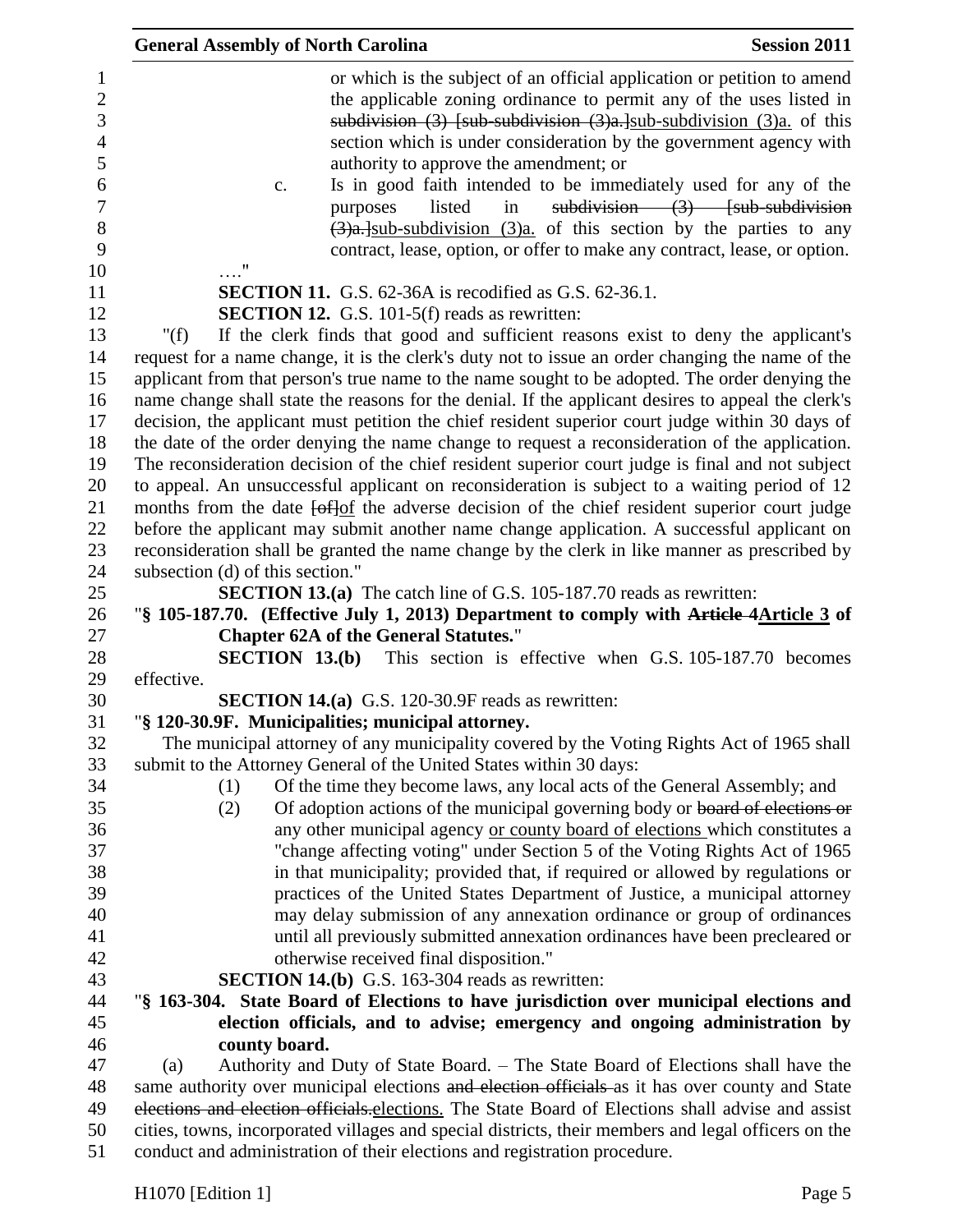# **General Assembly of North Carolina Session 2011**

| $\mathbf{1}$          |                                                                                                   | The county boards of elections shall be governed by the same rules for settling                                                                            |  |  |  |
|-----------------------|---------------------------------------------------------------------------------------------------|------------------------------------------------------------------------------------------------------------------------------------------------------------|--|--|--|
| $\overline{2}$        |                                                                                                   | controversies with respect to counting ballots or certification of the returns of the vote in any                                                          |  |  |  |
| $\mathfrak{Z}$        | municipal or special district election as are in effect for settling such controversies in county |                                                                                                                                                            |  |  |  |
| $\overline{4}$        | and State elections.                                                                              |                                                                                                                                                            |  |  |  |
| 5<br>$\boldsymbol{6}$ | (b)                                                                                               | through (e) Repealed by Session Laws 2011-31, s. 25, effective April 7, 2011."<br><b>SECTION 15.</b> G.S. 122A-3 reads as rewritten:                       |  |  |  |
| $\boldsymbol{7}$      | "§ 122A-3. Definitions.                                                                           |                                                                                                                                                            |  |  |  |
| $8\,$                 |                                                                                                   | The following definitions apply in this section: Chapter:                                                                                                  |  |  |  |
| 9                     | (1)                                                                                               | Agency. – The North Carolina Housing Finance Agency created by this                                                                                        |  |  |  |
| 10                    |                                                                                                   | Chapter.                                                                                                                                                   |  |  |  |
| 11                    | (2)                                                                                               | Bonds or notes. – The bonds or the bond anticipation notes or construction                                                                                 |  |  |  |
| 12                    |                                                                                                   | loan notes authorized to be issued by the Agency under this Chapter.                                                                                       |  |  |  |
| 13                    | (3)                                                                                               | Counseling agency. $-$ A nonprofit counseling agency located in North                                                                                      |  |  |  |
| 14                    |                                                                                                   | Carolina that is approved by the North Carolina Housing Finance Agency.                                                                                    |  |  |  |
| 15                    | (4)                                                                                               | Energy conservation $loan - A loan obtained from a mortgage lender for the$                                                                                |  |  |  |
| 16<br>17              |                                                                                                   | purpose of satisfying an existing obligation of a borrower who is the resident                                                                             |  |  |  |
| 18                    |                                                                                                   | owner of a single-family dwelling or of "residential housing." The existing                                                                                |  |  |  |
| 19                    |                                                                                                   | obligation of the owner in an "energy conservation loan" must have been<br>incurred to pay for the purchase of materials or the installation of materials, |  |  |  |
| 20                    |                                                                                                   | or both, which results in a significant decrease in the amount of consumption                                                                              |  |  |  |
| 21                    |                                                                                                   | of nonrenewable sources of energy in order to provide or maintain a                                                                                        |  |  |  |
| 22                    |                                                                                                   | comfortable level of room temperatures in his residence during the winter.                                                                                 |  |  |  |
| 23                    |                                                                                                   | "Energy conservation loan" does not include a loan obtained to refinance an                                                                                |  |  |  |
| 24                    |                                                                                                   | existing loan agreement unless payment or collection of the original loan                                                                                  |  |  |  |
| 25                    |                                                                                                   | was guaranteed by the Agency.                                                                                                                              |  |  |  |
| 26                    | (5)                                                                                               | Federally insured securities. – An evidence of indebtedness secured by a first                                                                             |  |  |  |
| 27                    |                                                                                                   | mortgage lien on residential housing for persons of lower income and                                                                                       |  |  |  |
| 28                    |                                                                                                   | insured or guaranteed as to repayment of principal and interest by the United                                                                              |  |  |  |
| 29                    |                                                                                                   | States or any agency or instrumentality thereof.                                                                                                           |  |  |  |
| 30                    | (6)                                                                                               | Governmental agency. - Any department, division, public agency, political                                                                                  |  |  |  |
| 31                    |                                                                                                   | subdivision, or other public instrumentality of the State, the federal                                                                                     |  |  |  |
| 32                    |                                                                                                   | government, any other State or public agency, or any two or more thereof.                                                                                  |  |  |  |
| 33                    | (7)                                                                                               | Mortgage or mortgage loan. - A mortgage loan for residential housing,                                                                                      |  |  |  |
| 34                    |                                                                                                   | including, without limitation, a mortgage loan to finance, either temporarily                                                                              |  |  |  |
| 35                    |                                                                                                   | or permanently, the construction, rehabilitation, improvement, or acquisition                                                                              |  |  |  |
| 36                    |                                                                                                   | and rehabilitation or improvement of residential housing and a mortgage                                                                                    |  |  |  |
| 37                    |                                                                                                   | loan insured or guaranteed by the United States or an instrumentality thereof                                                                              |  |  |  |
| 38                    |                                                                                                   | or for which there is a commitment by the United States or an                                                                                              |  |  |  |
| 39                    |                                                                                                   | instrumentality thereof to insure such a mortgage. A mortgage obligation                                                                                   |  |  |  |
| 40                    |                                                                                                   | may be evidenced by a security document and secured by a lien upon real                                                                                    |  |  |  |
| 41                    |                                                                                                   | property, including a deed of trust and land sale agreement. Mortgage also                                                                                 |  |  |  |
| 42                    |                                                                                                   | means an obligation evidenced by a security lien on real property upon                                                                                     |  |  |  |
| 43                    |                                                                                                   | which an owner-occupied mobile home is located.                                                                                                            |  |  |  |
| 44                    | (8)                                                                                               | Mortgage lenders. - Any bank or trust company, savings bank, national                                                                                      |  |  |  |
| 45                    |                                                                                                   | banking association, savings and loan association, or building and loan                                                                                    |  |  |  |
| 46<br>47              |                                                                                                   | association, life insurance company, mortgage banking company, the federal                                                                                 |  |  |  |
| 48                    |                                                                                                   | government, and any other financial institution authorized to transact<br>business in the State.                                                           |  |  |  |
| 49                    | (9)                                                                                               | Mortgagee. – The owner of a beneficial interest in a mortgage loan, the                                                                                    |  |  |  |
| 50                    |                                                                                                   | servicer for the owner of a beneficial interest in a mortgage loan, or the                                                                                 |  |  |  |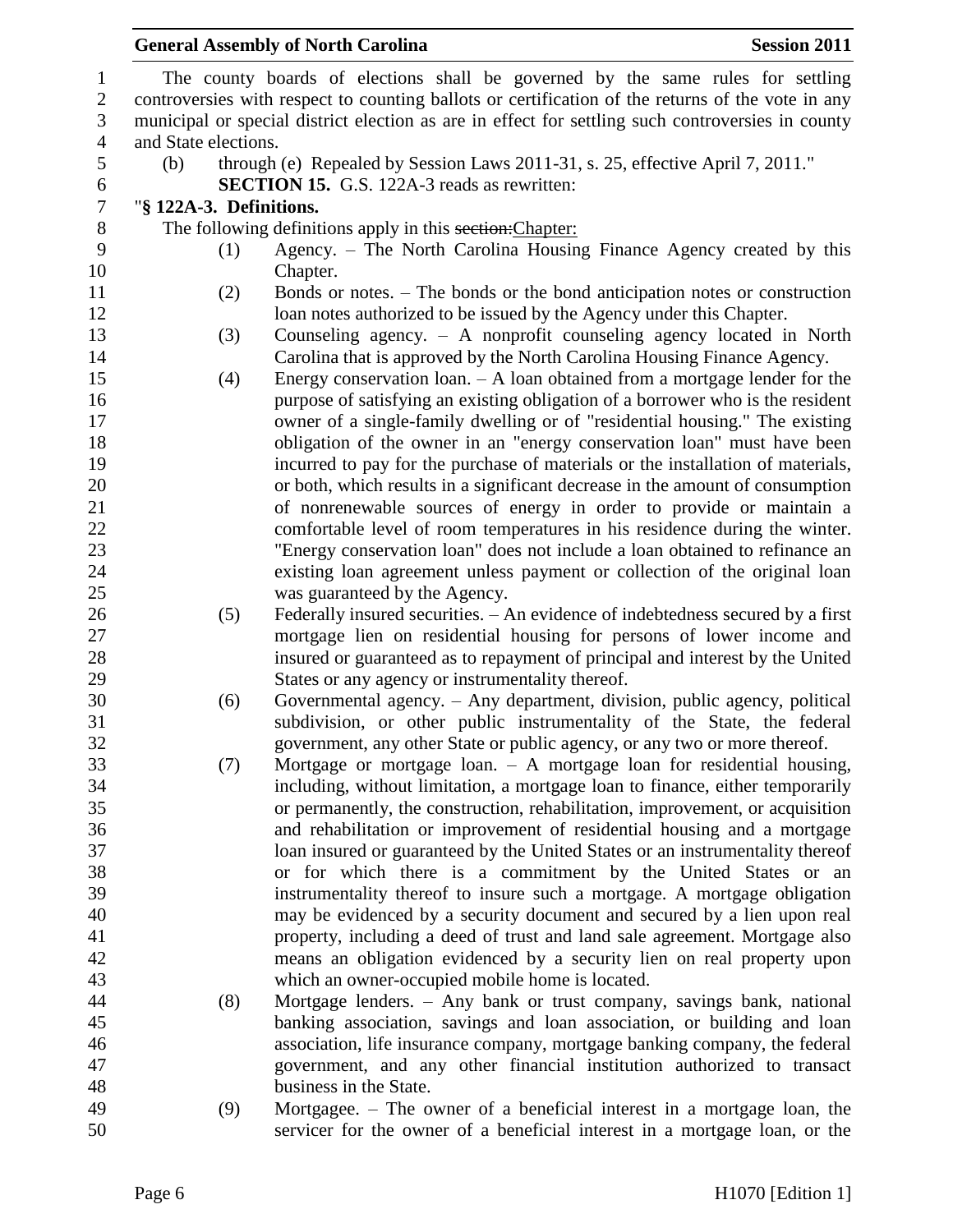|                  | <b>General Assembly of North Carolina</b><br><b>Session 2011</b>                                                                                                                            |
|------------------|---------------------------------------------------------------------------------------------------------------------------------------------------------------------------------------------|
| $\mathbf{1}$     | trustee for a securitized trust that holds title to a beneficial interest in a                                                                                                              |
| $\overline{c}$   | mortgage loan.                                                                                                                                                                              |
| 3                | Obligations. – Any bonds or bond anticipation notes authorized to be issued<br>(10)                                                                                                         |
| $\overline{4}$   | by the Agency under the provisions of this Chapter.                                                                                                                                         |
| $\mathfrak{S}$   | Persons and families of lower income. – Persons and families deemed by the<br>(11)                                                                                                          |
| 6                | Agency to require such assistance as is made available by this Chapter on                                                                                                                   |
| $\boldsymbol{7}$ | account of insufficient personal or family income, taking into consideration,                                                                                                               |
| $\,8\,$          | without limitation, (i) the amount of the total income of such persons and                                                                                                                  |
| 9                | families available for housing needs, (ii) the size of the family, (iii) the cost                                                                                                           |
| 10               | and condition of housing facilities available, (iv) the eligibility of such                                                                                                                 |
| 11               | persons and families for federal housing assistance of any type predicated                                                                                                                  |
| 12               | upon a lower-income basis, and (v) the ability of such persons and families                                                                                                                 |
| 13               | to compete successfully in the normal housing market and to pay the                                                                                                                         |
| 14               | amounts at which private enterprise is providing decent, safe, and sanitary                                                                                                                 |
| 15               | housing and deemed by the Agency therefore to be eligible to occupy                                                                                                                         |
| 16<br>17         | residential housing financed wholly or in part, with mortgages, or with other<br>public or private assistance.                                                                              |
| 18               | Rehabilitation. – The renovation or improvement of residential housing by<br>(12)                                                                                                           |
| 19               | the owner of said residential housing.                                                                                                                                                      |
| 20               | Residential housing. $- A$ specific work or improvement undertaken primarily<br>(13)                                                                                                        |
| 21               | to provide dwelling accommodations for persons and families of lower                                                                                                                        |
| 22               | income, including the rehabilitation of buildings and improvements, and                                                                                                                     |
| 23               | such other nonhousing facilities as may be incidental or appurtenant thereto.                                                                                                               |
| 24               | State. - The State of North Carolina."<br>(14)                                                                                                                                              |
| 25               | <b>SECTION 16.</b> G.S. 130A-40.1(b) reads as rewritten:                                                                                                                                    |
| 26               | The Secretary of Health and Human Services may approve only one request under<br>" $(b)$                                                                                                    |
| 27               | subsection (a) of this section, this section being designed as a pilot program concerning                                                                                                   |
| 28               | alternative qualifications for a local health director. The Secretary of Health and Human                                                                                                   |
| 29               | Services shall report any approval under this section to the Joint Legislative Oversight                                                                                                    |
| 30               | Committee on Health and Human Services."                                                                                                                                                    |
| 31               | <b>SECTION 17.</b> G.S. 130A-309.1(e) reads as rewritten:                                                                                                                                   |
| 32               | "(e)<br>No person shall distribute, sell, or offer for sale in this State any rigid plastic                                                                                                 |
| 33               | container, including a plastic beverage container container, unless the container has a molded                                                                                              |
| 34               | label indicating the plastic resin used to produce the container. The code shall consist of a                                                                                               |
| 35               | number placed within three triangulated arrows and letters placed below the triangulated                                                                                                    |
| 36<br>37         | arrows. The three arrows shall form an equilateral triangle with the common point of each line<br>forming each angle of the triangle at the midpoint of each arrow and rounded with a short |
| 38               | radius. The arrowhead of each arrow shall be at the midpoint of each side of the triangle with a                                                                                            |
| 39               | short gap separating the arrowhead from the base of the adjacent arrow. The triangle formed by                                                                                              |
| 40               | the three arrows curved at their midpoints shall depict a clockwise path around the code                                                                                                    |
| 41               | number. The label shall appear on or near the bottom of the container and be clearly visible. A                                                                                             |
| 42               | container having a capacity of less than eight fluid ounces or more than five gallons is exempt                                                                                             |
| 43               | from the requirements of this subsection. The numbers and letters shall be as follows:                                                                                                      |
| 44               | For polyethylene terephthalate, the letters "PETE" and the number 1.<br>(1)                                                                                                                 |
| 45               | For high density polyethylene, the letters "HDPE" and the number 2.<br>(2)                                                                                                                  |
| 46               | For vinyl, the letter "V" and the number 3.<br>(3)                                                                                                                                          |
| 47               | For low density polyethylene, the letters "LDPE" and the number 4.<br>(4)                                                                                                                   |
| 48               | For polypropylene, the letters "PP" and the number 5.<br>(5)                                                                                                                                |
| 49               | For polystyrene, the letters "PS" and the number 6.<br>(6)                                                                                                                                  |
| 50               | For any other, the letters "OTHER" and the number 7."<br>(7)                                                                                                                                |
| 51               | <b>SECTION 18.</b> G.S. 131E-129(a)(1b) reads as rewritten:                                                                                                                                 |
|                  |                                                                                                                                                                                             |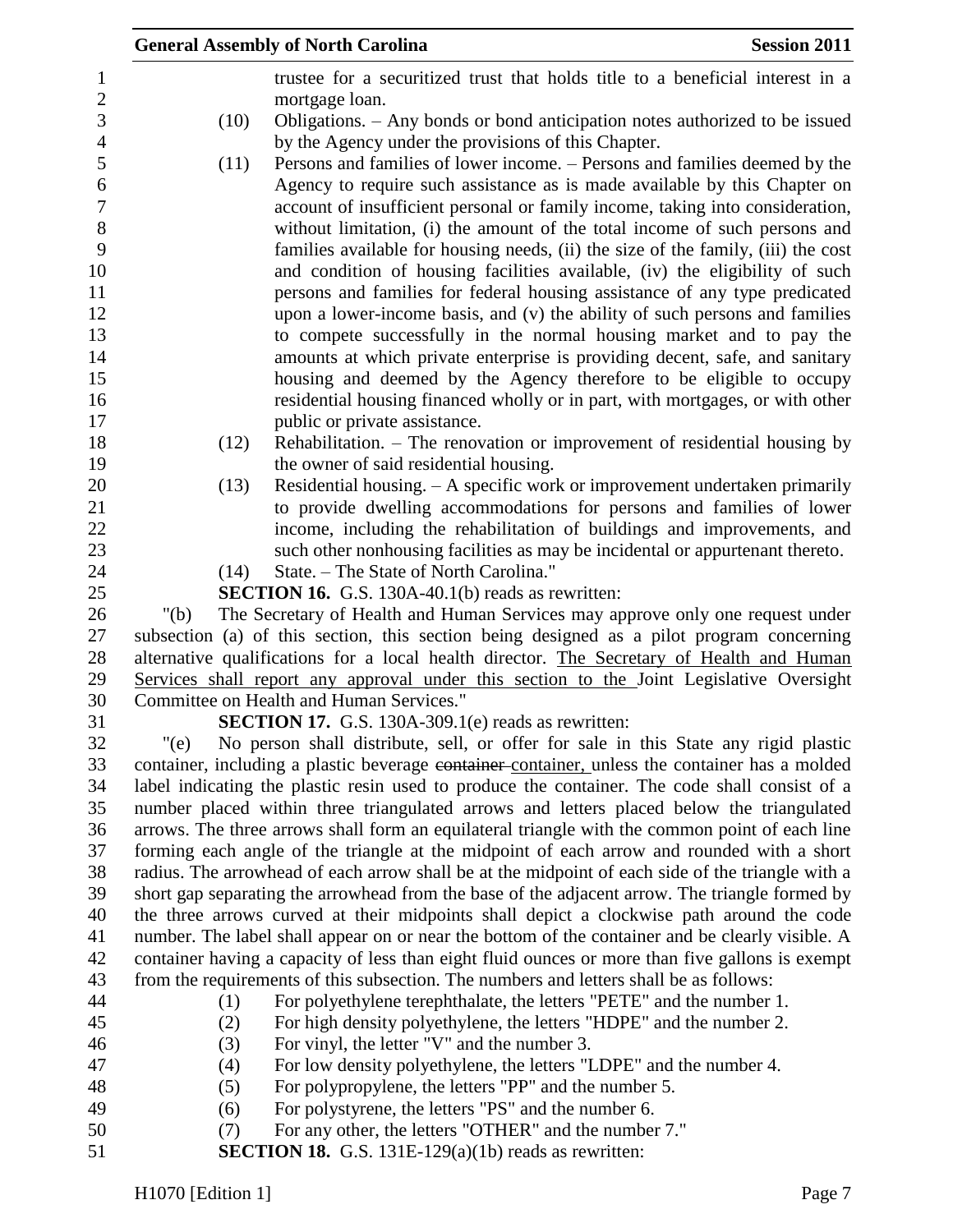|                                                                              | <b>Session 2011</b><br><b>General Assembly of North Carolina</b>                                                                                                                                                                                                                                                                                                                                                                                                     |  |  |
|------------------------------------------------------------------------------|----------------------------------------------------------------------------------------------------------------------------------------------------------------------------------------------------------------------------------------------------------------------------------------------------------------------------------------------------------------------------------------------------------------------------------------------------------------------|--|--|
| $\mathbf{1}$<br>$\overline{2}$<br>$\mathfrak{Z}$<br>$\overline{4}$<br>5<br>6 | Violation Classification and Penalties. – The Department of Health and Human<br>"(a)<br>Services shall impose an administrative penalty in accordance with provisions of this Article on<br>any facility which is found to be in violation of the requirements of G.S. 131E-117 or<br>applicable State and federal laws and regulations. Citations for violations shall be classified and<br>penalties assessed according to the nature of the violation as follows: |  |  |
|                                                                              |                                                                                                                                                                                                                                                                                                                                                                                                                                                                      |  |  |
| $\boldsymbol{7}$<br>$\,8\,$<br>9<br>10<br>11<br>12                           | "Past Corrected Type A1 or Type A2 Violation" means either (i) the<br>(1b)<br>violation was not previously identified by the Department or its authorized<br>representative or (ii) the violation was discovered by the facility and was self<br>reported, but in either case the violation has been corrected. In determining<br>whether a penalty should be assessed under this section, the Department<br>shall consider the following factors:                   |  |  |
|                                                                              |                                                                                                                                                                                                                                                                                                                                                                                                                                                                      |  |  |
| 13                                                                           | Preventive systems in place prior to the violation.<br>a.                                                                                                                                                                                                                                                                                                                                                                                                            |  |  |
| 14                                                                           | Whether the violation or violations were abated immediately. and<br>b.                                                                                                                                                                                                                                                                                                                                                                                               |  |  |
| 15<br>16                                                                     | Whether the facility implemented corrective measures to achieve and<br>c.<br>maintain compliance.                                                                                                                                                                                                                                                                                                                                                                    |  |  |
| 17                                                                           | Whether the facility's system to ensure compliance is maintained and<br>d.                                                                                                                                                                                                                                                                                                                                                                                           |  |  |
| 18                                                                           | continues to be implemented.                                                                                                                                                                                                                                                                                                                                                                                                                                         |  |  |
| 19                                                                           | Whether the regulatory area remains in compliance.<br>e.                                                                                                                                                                                                                                                                                                                                                                                                             |  |  |
| 20                                                                           | 11                                                                                                                                                                                                                                                                                                                                                                                                                                                                   |  |  |
| 21                                                                           | <b>SECTION 19.</b> G.S. 135-48.27 reads as rewritten:                                                                                                                                                                                                                                                                                                                                                                                                                |  |  |
| 22                                                                           | "§ 135-48.27. Reports to the General Assembly; General Assembly access to information.                                                                                                                                                                                                                                                                                                                                                                               |  |  |
| 23                                                                           | In addition to the reports required by $G.S. 135-48.22(d), G.S. 135-48.23(d)$ , the State                                                                                                                                                                                                                                                                                                                                                                            |  |  |
| 24                                                                           | Treasurer, the Executive Administrator, and Board of Trustees shall report to the General                                                                                                                                                                                                                                                                                                                                                                            |  |  |
| 25                                                                           | Assembly at such times and in such forms as shall be designated by the President Pro Tempore                                                                                                                                                                                                                                                                                                                                                                         |  |  |
| 26                                                                           | of the Senate and the Speaker of the House of Representatives. Employees of the Legislative                                                                                                                                                                                                                                                                                                                                                                          |  |  |
| 27                                                                           | Services Commission designated by the Legislative Services Officer (i) shall have access to all                                                                                                                                                                                                                                                                                                                                                                      |  |  |
| 28                                                                           | records related to the Plan of the State Treasurer, the Board of Trustees, the Executive                                                                                                                                                                                                                                                                                                                                                                             |  |  |
| 29                                                                           | Administrator, the Claims Processor, and the Plan and (ii) shall be entitled to attend all                                                                                                                                                                                                                                                                                                                                                                           |  |  |
| 30                                                                           | meetings, including executive sessions, of the Board of Trustees."                                                                                                                                                                                                                                                                                                                                                                                                   |  |  |
| 31                                                                           | <b>SECTION 20.</b> G.S. 135-48.44 reads as rewritten:                                                                                                                                                                                                                                                                                                                                                                                                                |  |  |
| 32                                                                           | "§ 135-48.44. Cessation of coverage.                                                                                                                                                                                                                                                                                                                                                                                                                                 |  |  |
| 33                                                                           | Coverage under this Plan of an employee and his or her surviving spouse or eligible<br>(a)                                                                                                                                                                                                                                                                                                                                                                           |  |  |
| 34                                                                           | dependent children or of a retired employee and his or her surviving spouse or eligible                                                                                                                                                                                                                                                                                                                                                                              |  |  |
| 35                                                                           | dependent children shall cease on the earliest of the following dates:                                                                                                                                                                                                                                                                                                                                                                                               |  |  |
| 36                                                                           |                                                                                                                                                                                                                                                                                                                                                                                                                                                                      |  |  |
| 37                                                                           | (2)<br>The last day of the month in which an employee's employment with the State                                                                                                                                                                                                                                                                                                                                                                                    |  |  |
| 38                                                                           | is terminated as provided in subsection $(e)$ subsection $(d)$ of this section.                                                                                                                                                                                                                                                                                                                                                                                      |  |  |
| 39                                                                           |                                                                                                                                                                                                                                                                                                                                                                                                                                                                      |  |  |
| 40                                                                           | Coverage under the Plan as a surviving dependent child whether covered as a<br>(c)                                                                                                                                                                                                                                                                                                                                                                                   |  |  |
| 41                                                                           | dependent of a surviving spouse, or as an individual member (no living parent), ceases when                                                                                                                                                                                                                                                                                                                                                                          |  |  |
| 42                                                                           | the child ceases to be a dependent child as defined by G.S. 135-48.1, except coverage may                                                                                                                                                                                                                                                                                                                                                                            |  |  |
| 43                                                                           | continue under the Plan on a fully contributory basis for a period of not more than 36 months                                                                                                                                                                                                                                                                                                                                                                        |  |  |
| 44                                                                           | after loss of dependent status.                                                                                                                                                                                                                                                                                                                                                                                                                                      |  |  |
| 45                                                                           | Termination of employment shall mean termination for any reason, including layoff<br>(d)                                                                                                                                                                                                                                                                                                                                                                             |  |  |
| 46                                                                           | and leave of absence, except as provided in subdivisions $(a)(1)$ and $(2)$ of this section, but shall                                                                                                                                                                                                                                                                                                                                                               |  |  |
| 47                                                                           | not, for purposes of this Plan, include retirement upon which the employee is granted an                                                                                                                                                                                                                                                                                                                                                                             |  |  |
| 48                                                                           | immediate service or disability pension under and pursuant to a State-supported Retirement                                                                                                                                                                                                                                                                                                                                                                           |  |  |
| 49                                                                           | System.                                                                                                                                                                                                                                                                                                                                                                                                                                                              |  |  |
| 50                                                                           | (1)<br>In the event of termination for any reason other than death, coverage under                                                                                                                                                                                                                                                                                                                                                                                   |  |  |
| 51                                                                           | the Plan for an employee and his or her eligible spouse or dependent                                                                                                                                                                                                                                                                                                                                                                                                 |  |  |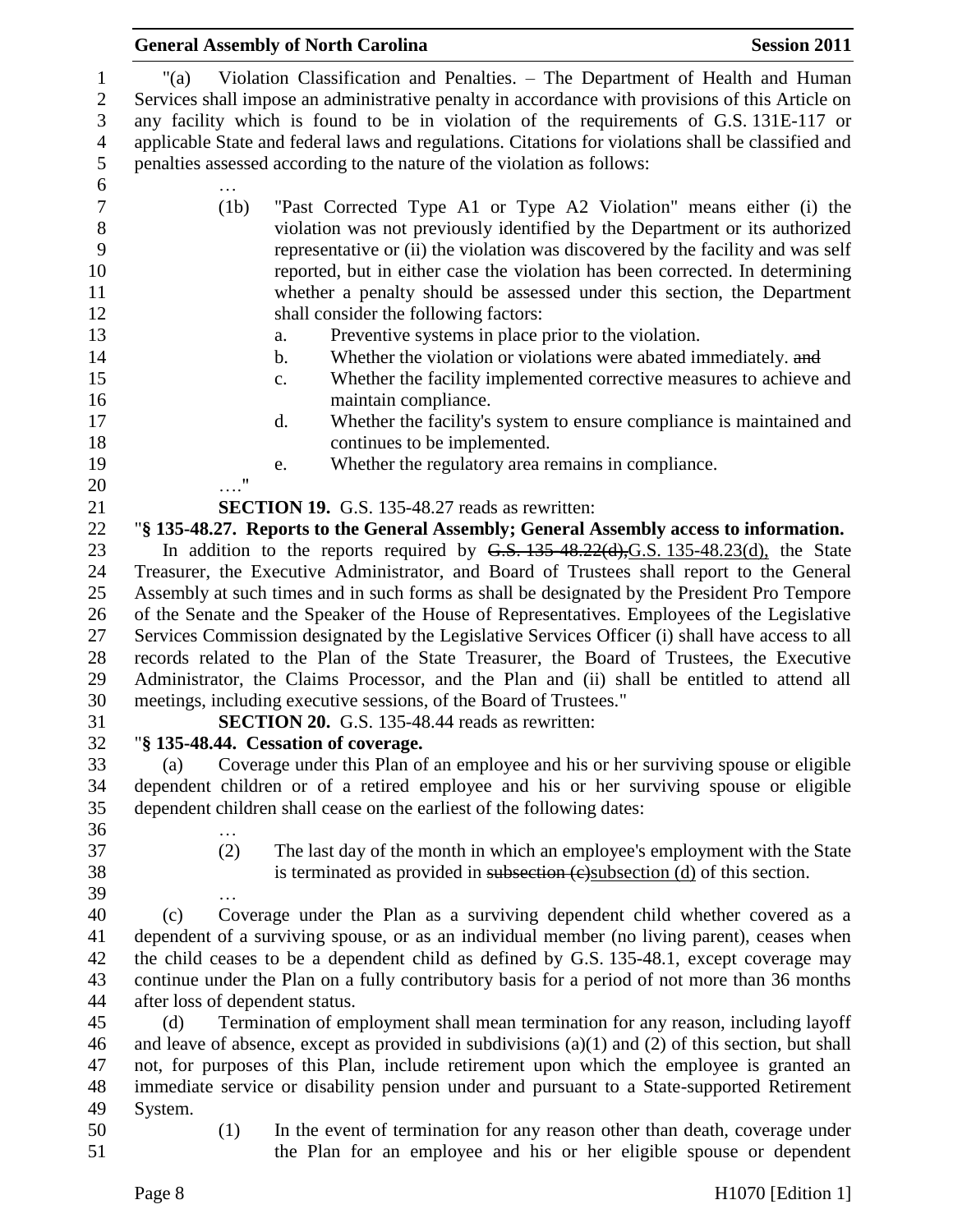|                           | <b>General Assembly of North Carolina</b>                                                                                                                                                                                                                                                                                                                                                                                                                                                                                                                                                                                                                                                                                                                                                                                           | <b>Session 2011</b> |
|---------------------------|-------------------------------------------------------------------------------------------------------------------------------------------------------------------------------------------------------------------------------------------------------------------------------------------------------------------------------------------------------------------------------------------------------------------------------------------------------------------------------------------------------------------------------------------------------------------------------------------------------------------------------------------------------------------------------------------------------------------------------------------------------------------------------------------------------------------------------------|---------------------|
| (2)                       | children, provided the eligible spouse or dependent children were covered<br>under the Plan at termination of employment may be continued for a period<br>of not more than 18 months following termination of employment on a fully<br>contributory basis. Employees who were covered under the Plan at<br>termination of employment may be continued for a period of not more than<br>18 months or 29 months if determined to be disabled under the Social<br>Security Act, Title II, OASDI or Title XVI, SSI.<br>In the event of approved leave of absence without pay, other than for active<br>duty in the Armed Forces of the United States, coverage under this Plan for<br>an employee and his or her dependents may be continued during the period<br>of such leave of absence by the employee's paying one hundred percent |                     |
| (3)                       | $(100\%)$ of the cost.<br>If employment is terminated in the second half of a calendar month and the<br>covered individual has made the required contribution for any coverage in<br>the following month, that coverage will be continued to the end of the<br>calendar month following the month in which employment was terminated.                                                                                                                                                                                                                                                                                                                                                                                                                                                                                               |                     |
| (4)                       | Employees paid for less than 12 months in a year, who are terminated at the<br>end of the work year and who have made contributions for the non-work<br>months, will continue to be covered to the end of the period for which they<br>have made contributions, with the understanding that if they are not<br>employed by another State-covered employer under this Plan at the<br>beginning of the next work year, the employee will refund to the<br>ex-employer the amount of the employer's cost paid for them during the<br>non-paycheck months.                                                                                                                                                                                                                                                                              |                     |
| (5)<br>$\pmb{\mathsf{H}}$ | Any employee receiving benefits pursuant to Article 6 of this Chapter when<br>the employee has less than five years of retirement membership service, or<br>an employee on leave of absence without pay due to illness or injury for up<br>to 12 months, is entitled to continued coverage under the Plan for the<br>employee and any eligible dependents by the employee's paying one hundred<br>percent $(100\%)$ of the cost.                                                                                                                                                                                                                                                                                                                                                                                                    |                     |
|                           | <b>SECTION 21.</b> G.S. 135-48.50(1) and (5) read as rewritten:                                                                                                                                                                                                                                                                                                                                                                                                                                                                                                                                                                                                                                                                                                                                                                     |                     |
|                           | "§ 135-48.50. Coverage mandates.                                                                                                                                                                                                                                                                                                                                                                                                                                                                                                                                                                                                                                                                                                                                                                                                    |                     |
| (1)                       | The Plan shall provide coverage subject to the following coverage mandates:<br>Abortion coverage. – The Plan shall not provide coverage for abortions for<br>which State funds could not be used under G.S. 143C-6-5.5. The Plan shall,<br>however, provide coverage for subsequent complications or related charges<br>arising from an abortion not covered under this subdivision. Reserved.                                                                                                                                                                                                                                                                                                                                                                                                                                      |                     |
| .<br>(5)                  | Reserved.                                                                                                                                                                                                                                                                                                                                                                                                                                                                                                                                                                                                                                                                                                                                                                                                                           |                     |
| $\mathbb{R}^n$            | <b>SECTION 22.</b> G.S. 143C-3-5 reads as rewritten:                                                                                                                                                                                                                                                                                                                                                                                                                                                                                                                                                                                                                                                                                                                                                                                |                     |
|                           | "§ 143C-3-5. Budget recommendations and budget message.                                                                                                                                                                                                                                                                                                                                                                                                                                                                                                                                                                                                                                                                                                                                                                             |                     |
| (b)                       | Odd-Numbered Fiscal Years. - In odd-numbered years the budget recommendations<br>shall include the following components:                                                                                                                                                                                                                                                                                                                                                                                                                                                                                                                                                                                                                                                                                                            |                     |
| (3)                       | A Current Operations Appropriation Appropriations Act that makes<br>appropriations for each fiscal year of the upcoming biennium for the<br>operating expenses of all State agencies as contained in the Recommended                                                                                                                                                                                                                                                                                                                                                                                                                                                                                                                                                                                                                |                     |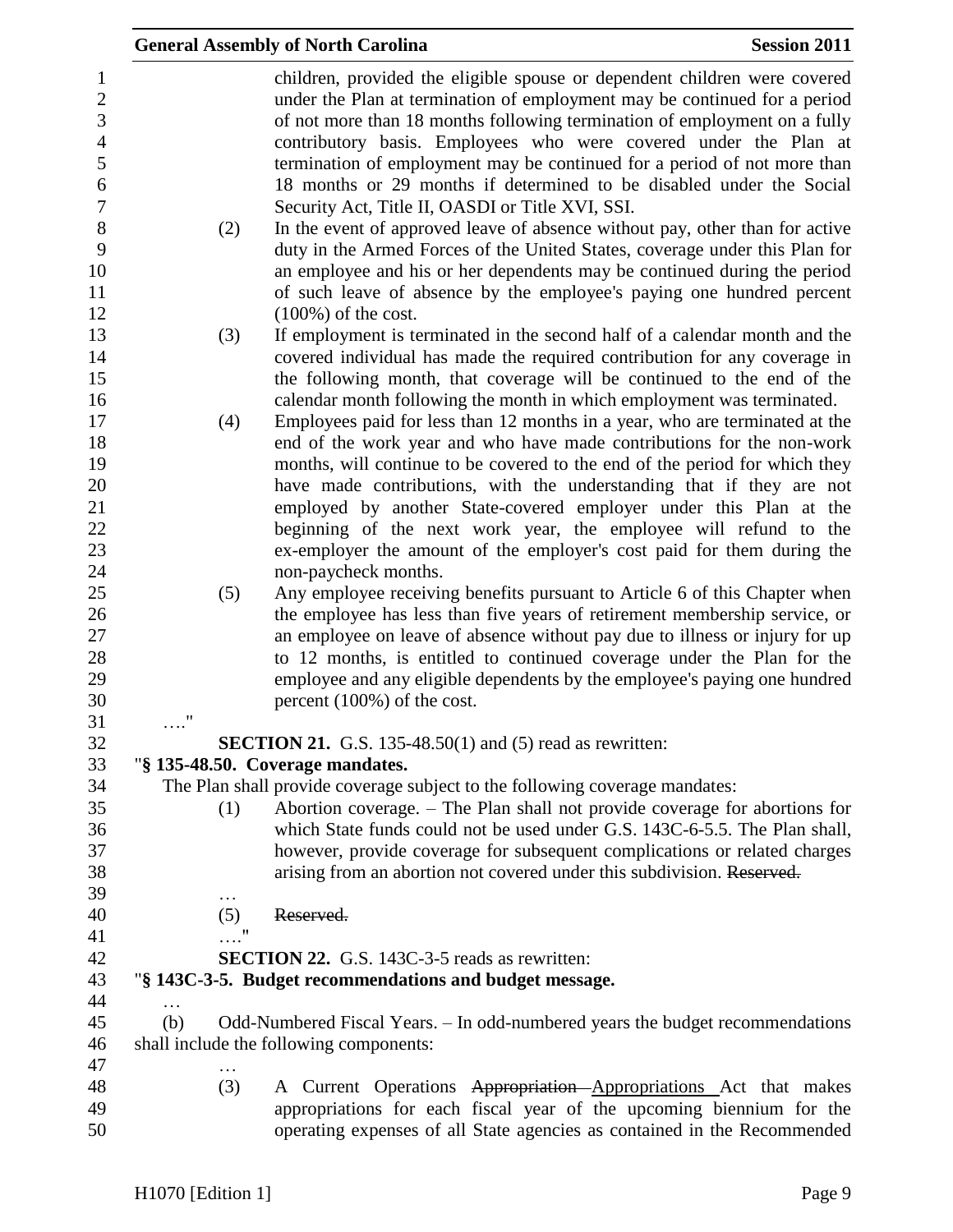|                                                                                  | <b>General Assembly of North Carolina</b>                                                                                                                                                                                                                                                                                                                                                                                                                                                                                                                                                                                                                                                                                                                                                                                                                                                                                                                                                                                                                                                                                                                                                                       | <b>Session 2011</b> |
|----------------------------------------------------------------------------------|-----------------------------------------------------------------------------------------------------------------------------------------------------------------------------------------------------------------------------------------------------------------------------------------------------------------------------------------------------------------------------------------------------------------------------------------------------------------------------------------------------------------------------------------------------------------------------------------------------------------------------------------------------------------------------------------------------------------------------------------------------------------------------------------------------------------------------------------------------------------------------------------------------------------------------------------------------------------------------------------------------------------------------------------------------------------------------------------------------------------------------------------------------------------------------------------------------------------|---------------------|
| $\mathbf{1}$<br>$\overline{c}$<br>3<br>$\overline{4}$<br>5                       | State Budget, together with a Capital Improvements Appropriations Act that<br>authorizes any capital improvements projects.<br>The biennial State Information Technology Plan as outlined in<br>(4)<br>G.S. 147-33-72B-G.S. 147-33.72B to be consistent in facilitating the goals<br>outlined in the Recommended State Budget.                                                                                                                                                                                                                                                                                                                                                                                                                                                                                                                                                                                                                                                                                                                                                                                                                                                                                  |                     |
| $\epsilon$<br>$\boldsymbol{7}$<br>$8\,$<br>9<br>10<br>11<br>12<br>13<br>14<br>15 | Funds Included in Budget. – Consistent with requirements of the North Carolina<br>(d)<br>Constitution, Article 5, Section 7(a), Section 7(1), the Governor's Recommended State Budget,<br>together with the Budget Support Document, shall include recommended expenditures of State<br>funds from all Governmental and Proprietary Funds, as those funds are described in<br>G.S. 143C-1-3. Except where provided otherwise by federal law, funds received from the<br>federal government become State funds when deposited in the State treasury and shall be<br>classified and accounted for in the Governor's budget recommendations no differently than<br>funds from other sources.                                                                                                                                                                                                                                                                                                                                                                                                                                                                                                                       |                     |
| 16<br>17<br>18<br>19<br>20<br>21<br>22<br>23<br>24<br>25<br>26<br>27<br>28<br>29 | <b>SECTION 23.</b> G.S. 153A-155 $(g)$ reads as rewritten:<br>Applicability. – Subsection (c) of this section applies to all counties and county<br>" $(g)$<br>districts that levy an occupancy tax. To the extent subsection (c) conflicts with any provision of<br>a local act, subsection (c) supersedes that provision. The remainder of this section applies only<br>to Alleghany, Anson, Brunswick, Buncombe, Burke, Cabarrus, Camden, Carteret, Caswell,<br>Chatham, Cherokee, Chowan, Clay, Craven, Cumberland, Currituck, Dare, Davie, Duplin,<br>Durham, Forsyth, Franklin, Granville, Halifax, Haywood, Jackson, Madison, Martin,<br>McDowell, Montgomery, Moore, Nash, New Hanover, New Hanover County District U,<br>Northampton, Pasquotank, Pender, Perquimans, Person, Randolph, Richmond, Rockingham,<br>Rowan, Rutherford, Sampson, Scotland, Stanly, Swain, Transylvania, Tyrrell, Vance,<br>Washington, and Wilson Counties, to New Hanover County District U, to Surry County<br>District S, to Watauga County District U, to Wilkes County District K, to Yadkin County<br>District Y, and to the Township of Averasboro in Harnett County and the Ocracoke Township<br>Taxing District." |                     |
| 30                                                                               | <b>SECTION 24.</b> G.S. 159-175.10 reads as rewritten:                                                                                                                                                                                                                                                                                                                                                                                                                                                                                                                                                                                                                                                                                                                                                                                                                                                                                                                                                                                                                                                                                                                                                          |                     |
| 31                                                                               | Additional requirements for review of city financing application;<br>"§ 159-175.10.                                                                                                                                                                                                                                                                                                                                                                                                                                                                                                                                                                                                                                                                                                                                                                                                                                                                                                                                                                                                                                                                                                                             |                     |
| 32<br>33<br>34<br>35<br>36<br>37<br>38<br>39<br>40<br>41                         | communications service.<br>The Commission shall apply additional requirements to an application for financing by a<br>city or a joint agency under Part 1 of Article 20 of Chapter 160A of the General Statutes for the<br>construction, operation, expansion, or repair of a communications system or other infrastructure<br>for the purpose of offering communications service, as that term is defined in<br>G.S. 160A-340(2) [160A-340(3)], G.S. 160A-340(3), that is or will be competitive with<br>communications service offered by a private communications service provider. This section<br>does not apply to the repair, rebuilding, replacement, or improvement of an existing<br>communications network, or equipment relating thereto, but does apply to the expansion of<br>such existing network. The additional requirements are the following:                                                                                                                                                                                                                                                                                                                                               |                     |
| 42<br>43<br>44<br>45<br>46<br>47<br>48                                           | Prior to submitting an application to the Commission, a city or joint agency<br>(1)<br>shall comply with the provisions of G.S. 160A-340.3 requiring at least two<br>public hearings on the proposed communications service project and notice<br>of the hearings to private communications service providers who have<br>requested notice.<br>At the same time the application is submitted to the Commission, the city or<br>(2)<br>joint agency shall serve a copy of the application on each person that                                                                                                                                                                                                                                                                                                                                                                                                                                                                                                                                                                                                                                                                                                    |                     |
| 49<br>50                                                                         | provides competitive communications service within the city's jurisdictional<br>boundaries or in areas adjacent to the city. No hearing on the application                                                                                                                                                                                                                                                                                                                                                                                                                                                                                                                                                                                                                                                                                                                                                                                                                                                                                                                                                                                                                                                      |                     |